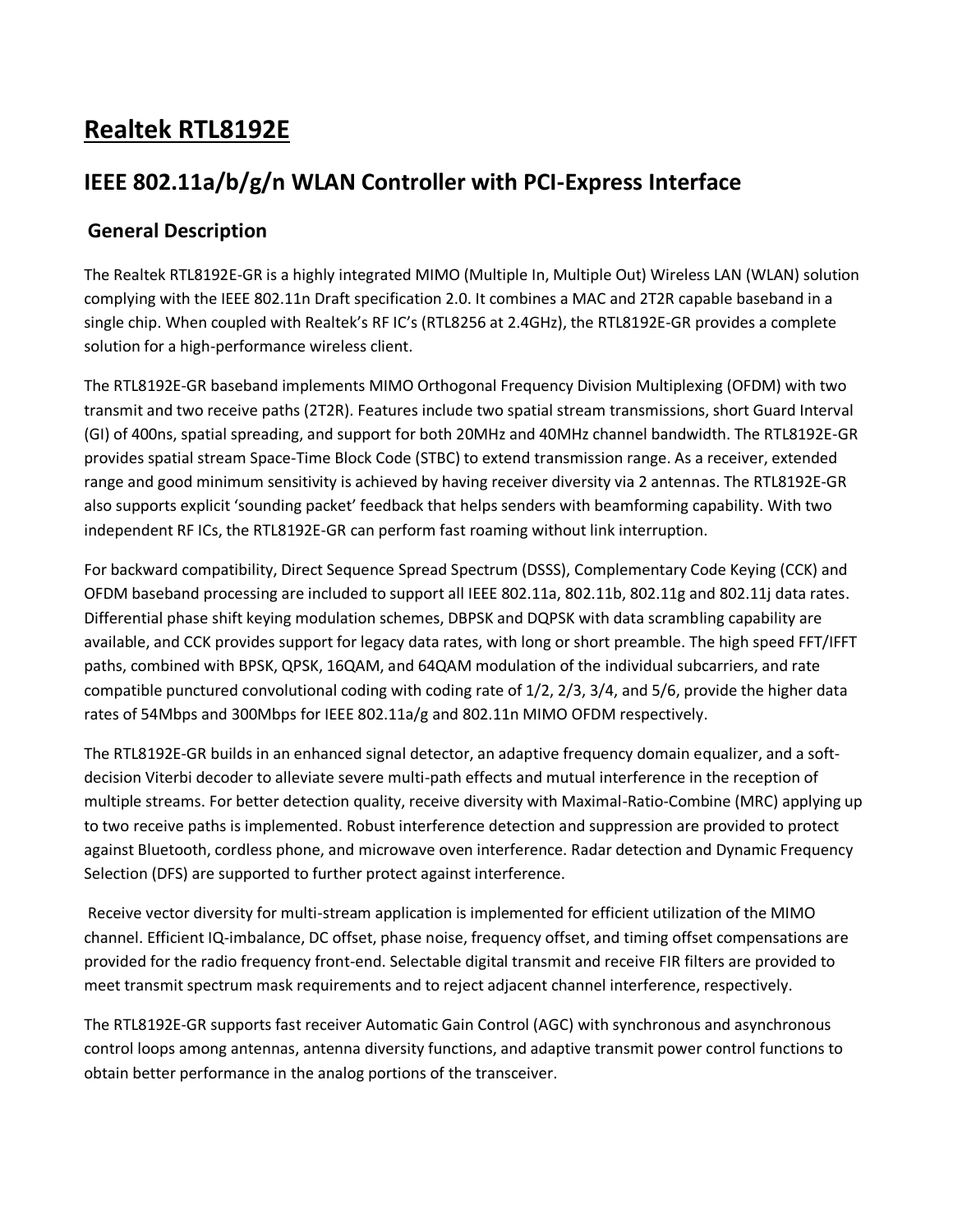The RTL8192E-GR MAC supports 802.11e for multimedia applications, 802.11i for security, and 802.11n for enhanced MAC protocol efficiency. Using packet aggregation techniques such as A-MPDU with BA and A-MSDU, protocol efficiency is significantly improved. Power saving mechanisms such as U-APSD, APSD, and MIMO power saving reduces power wasted during idle time, and compensates for the extra power required to transmit MIMO OFDM. The RTL8192E-GR provides simple legacy and 20MHz/40MHz co-existence mechanisms to ensure backward and network compatibility.

## **Features**

### **General**

- CMOS MAC and Baseband MIMO PHY Single Chip for IEEE 802.11a/b/g/n compatible WLAN
- Complete 802.11n MIMO solution coupled with RTL8256 for 2.4G solution.
- 2x2 MIMO technology for extended reception robustness and exceptional throughput
- Maximum PHY data rate up to 150Mbps using 20MHz bandwidth, 300Mbps using 40MHz bandwidth
- Compatible with 802.11n draft 2.0 specification.
- Backward compatible with 802.11a/b/g devices while operating at 802.11n data rates
- 200Mbps UDP throughput in 40MHz mode.
- 14 x 14mm 128-pin TQFP package

### **Host Interface**

Complies with PCI Express™ Base Specification Revision 1.1

## **Standards Supported**

- $\bullet$  IEEE 802.11a/b/g/n compatible WLAN
- IEEE 802.11e QoS Enhancement (WMM, WMM-SA Client mode)
- IEEE 802.11h TPC, DFS, Spectrum Measurement
- **IEEE 802.11k Radio Resource Measurement**
- IEEE 802.11i (WPA, WPA2). Open, shared key, and pair-wise key authentication services
- Cisco Compatible Extensions (CCX4)

#### **MAC Features**

- Frame aggregation for increased MAC efficiency (A-MSDU, A-MPDU)
- Low latency immediate High-Throughput Block Acknowledgement (HT-BA)
- Long NAV for media reservation with CF-End for NAV release
- PHY-level spoofing to enhance legacy compatibility
- MIMO power saving mechanism
- Channel management and co-existence
- Multiple BSSID feature allows the RTL8192E-GR to assume multiple MAC identities when used as a wireless bridge